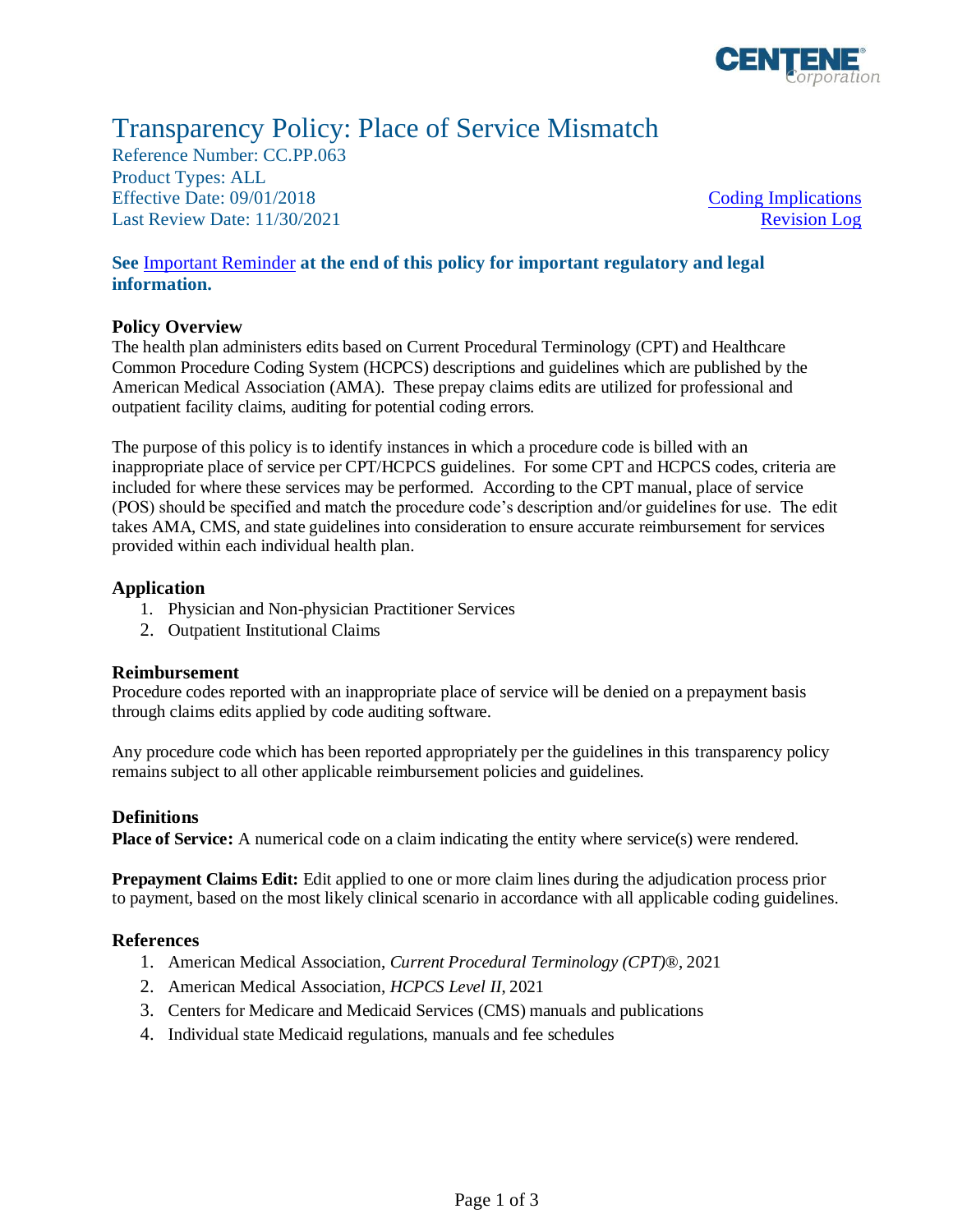

# **TRANSPARENCY POLICY Place of Service Mismatch**

<span id="page-1-0"></span>

| <b>Revision History</b> |                                                    |
|-------------------------|----------------------------------------------------|
| 09/01/2018              | Policy created                                     |
| 09/01/2019              | <b>Conducted Review</b>                            |
| 11/01/2019              | <b>Annual Review completed</b>                     |
| 11/01/2020              | <b>Annual Review completed</b>                     |
| 11/30/2021              | Annual review completed; no major updates required |

## <span id="page-1-1"></span>**Important Reminder**

For the purposes of this payment policy, "Health Plan" means a health plan that has adopted this payment policy and that is operated or administered, in whole or in part, by Centene Management Company, LLC, or any other of such health plan's affiliates, as applicable.

The purpose of this payment policy is to provide a guide to payment, which is a component of the guidelines used to assist in making coverage and payment determinations and administering benefits. It does not constitute a contract or guarantee regarding payment or results. Coverage and payment determinations and the administration of benefits are subject to all terms, conditions, exclusions and limitations of the coverage documents (e.g., evidence of coverage, certificate of coverage, policy, contract of insurance, etc.), as well as to state and federal requirements and applicable plan-level administrative policies and procedures.

This payment policy is effective as of the date determined by Health Plan. The date of posting may not be the effective date of this payment policy. This payment policy may be subject to applicable legal and regulatory requirements relating to provider notification. If there is a discrepancy between the effective date of this payment policy and any applicable legal or regulatory requirement, the requirements of law and regulation shall govern. Health Plan retains the right to change, amend or withdraw this payment policy, and additional payment policies may be developed and adopted as needed, at any time.

This payment policy does not constitute medical advice, medical treatment or medical care. It is not intended to dictate to providers how to practice medicine. Providers are expected to exercise professional medical judgment in providing the most appropriate care, and are solely responsible for the medical advice and treatment of members. This payment policy is not intended to recommend treatment for members. Members should consult with their treating physician in connection with diagnosis and treatment decisions.

Providers referred to in this policy are independent contractors who exercise independent judgment and over whom Health Plan has no control or right of control. Providers are not agents or employees of Health Plan.

This payment policy is the property of Centene Corporation. Unauthorized copying, use, and distribution of this payment policy or any information contained herein are strictly prohibited. Providers, members and their representatives are bound to the terms and conditions expressed herein through the terms of their contracts. Where no such contract exists, providers, members and their representatives agree to be bound by such terms and conditions by providing services to members and/or submitting claims for payment for such services.